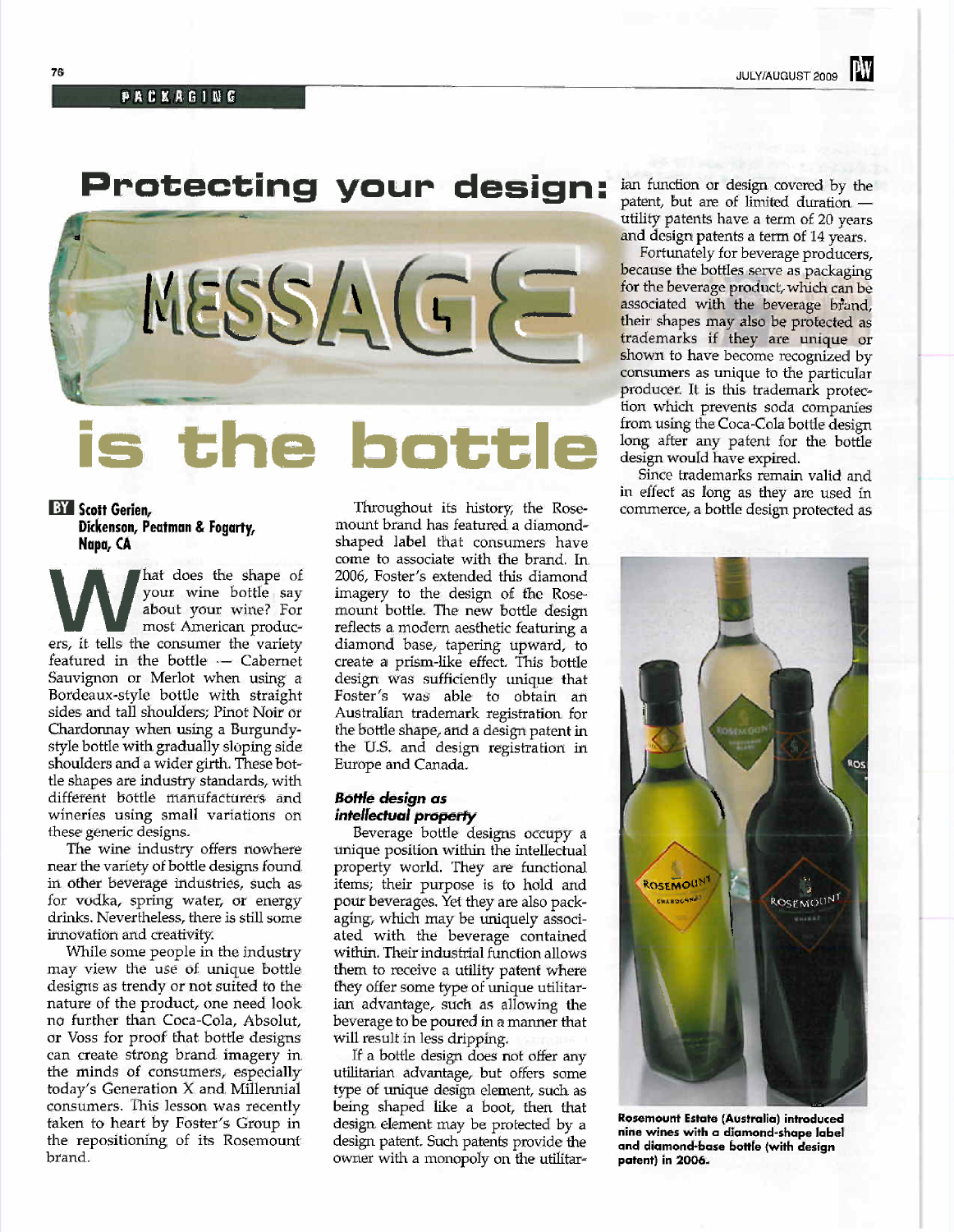a trademark may be exclusively used by the producer in perpetuity.

For example, The Wine Group owns both a design patent registration and a trademark registration for its unique "olive-oil-type" bottle design for its Corbett Canyon wines. The design patent for this bottle design expires on March 3, 2012. However, The Wine Group also obtained a trademark registration for the bottle design as used with wine, which means The Wine Group can continue to exclusively use the registered bottle design as long as wine is being sold in the bottle.

#### Conflicting ownership issues

This dual protection scheme available for bottle designs also has the potential to create confict between parties with different interests in the same design, specifically the bottle manufacturer and the wine producer. A patent right belongs to the inventor of the bottle design, whie a trademark right belongs to the user of the design in commerce.

If a wine producer goes to the bottle manufacturer with a concept for a design (such as a bottle shaped liked a pyramid) and the bottle manufacturer puts that concept to paper in creating the specific design, the bottle manufacturer wil own the design patent as the inventor.

However, the parties may agree that the patent will be assigned to the wine producer pursuant to the production agreement, or that the wine producer will have some type of exclusivity to the design (such as exclusive use in the beverage field).

While a wine producer may claim trademark right in the design through

use of the design in commerce, absent some exclusivity arrangement, the bottle manufacturer, relying on its patent, may choose to make the design available to other wine producers. While this would lead to an interesting legal issue relating to conflicting interests in different tyes of intellectual property, most successful business plans for wineries do not involve budgeting for creating new laws concerning bottle design. Accordingly, wine producers and bottle manufacturers should be sure to determine such ownership and exclusivity issues in the production agreement for a bottle.

#### Importance of protecting a design

Unlike a trademark right, which takes effect based upon the use of the trademark in commerce, a patent right can only be secured via registration of the design with the U.S. Patent and Trademark Office through application within one year of public disclosure of the design. If the inventor does not act to obtain the patent, no patent right can subsequently attach to the design.

In the context of a bottle manufacturer creating a unique design as part of its general line of bottle products, or on an exclusive basis to a particular customer or customers, not obtaining a patent means that other bottle manufacturers are free to use that same design, or a wine producer with interest in the design may legally bring it to a competing bottle manufacturer to be copied. This highlights the value of protecting the unique design from both sides of the bottle supplier/wine producer relationship.

Whle an exclusivity arrangement between the winery and bottle manufacturer is certainly necessary for the winery to keep the design restricted for its use, this does not prevent another winery from having the same design produced by a different bottle manufacturer. For this reason, a winery should obtain a design patent and/or trademark registration for a unique bottle design.

Absent a patent, there can be no claim for patent infringement, and absent a trademark registration, there



Homard bottles 1,000 to 2,500 cases per year of white Zinfandel (sourced from Madera, CAl and white Merlot (North Fork, Long Island, NY) in lobster-shaped, trademarked bottles. Wines are sold in New England states for \$9.99 to \$12.99.